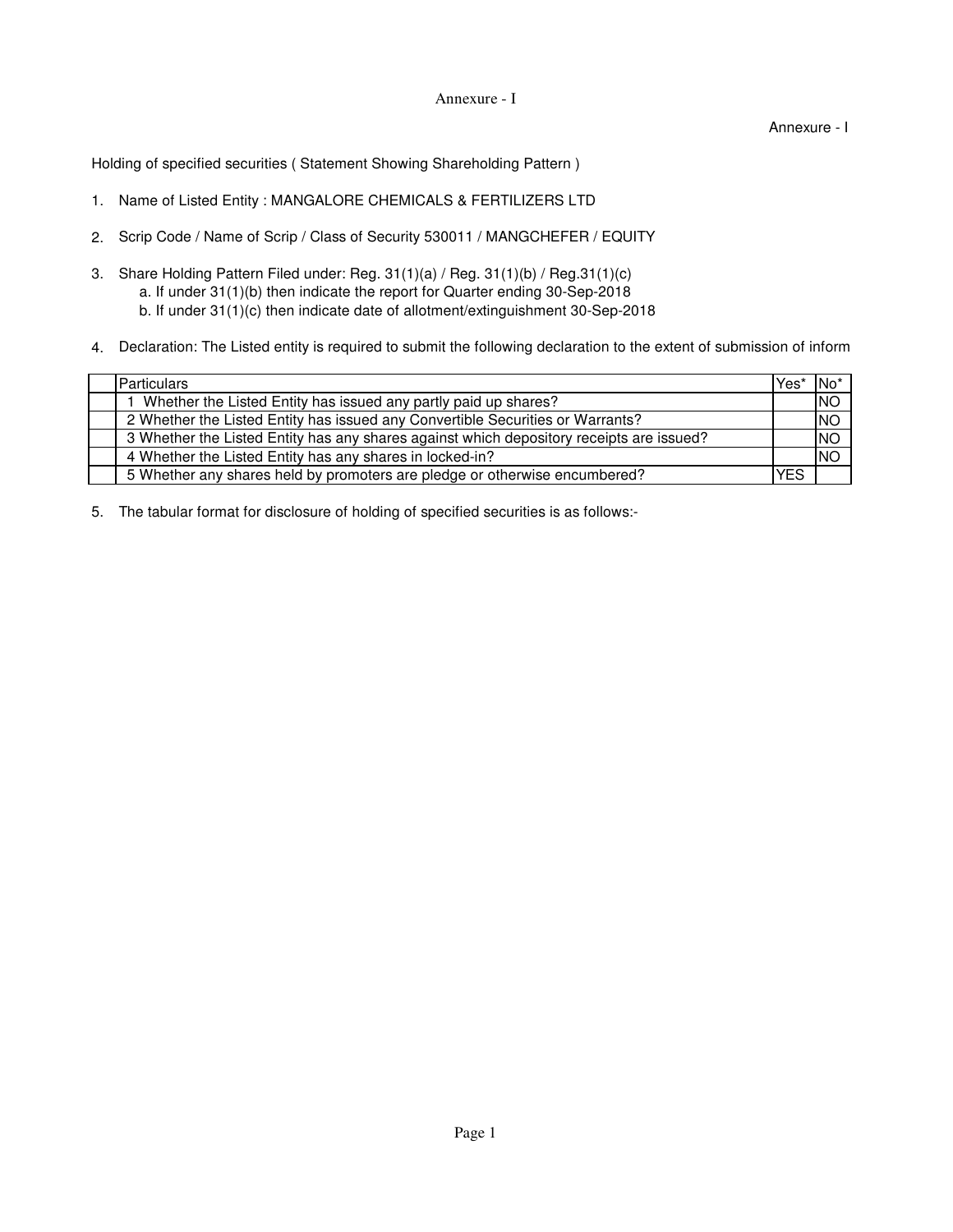| r<br>с |  |
|--------|--|
|        |  |

|               | Table I - Summary Statement holding of specified securities<br>Number of Shares<br>Number of Voting Rights<br>Number of |              |            |              |              |             |                |                                 |          |                       |         |             |                    |              |              |                      |          |              |
|---------------|-------------------------------------------------------------------------------------------------------------------------|--------------|------------|--------------|--------------|-------------|----------------|---------------------------------|----------|-----------------------|---------|-------------|--------------------|--------------|--------------|----------------------|----------|--------------|
| Cate          | Category of                                                                                                             | Nos. of      | No. of     | No. of       | No. of       | Total nos.  | Shareholding   |                                 |          |                       |         | No. of      | Shareholding       |              |              |                      |          | Number of    |
| gory          | Shareholder                                                                                                             | Sharehol     | fully paid | Partly paid- | shares       | shares held | as             |                                 |          | held in each class of |         | Shares      | as a $%$           | Locked in    |              | pledged or otherwise |          | equity       |
| (I)           | (II)                                                                                                                    | ders         | up         | up           | underlying   | $(VII) =$   | a % of total   |                                 |          | securities (IX)       |         | Underlying  | assuming           | shares (XII) |              | encumbered (XIII)    |          | shares held  |
|               |                                                                                                                         | (III)        | equity     | equity       | Depository   | $(IV)+(V)+$ | no.            |                                 |          |                       |         | Outstanding | full conversion    |              |              |                      |          | in.          |
|               |                                                                                                                         |              | shares     | shares       | Receipts     | (VI)        | of shares      |                                 |          |                       |         | convertible | of convertible     |              |              |                      |          | dematerializ |
|               |                                                                                                                         |              | held       | held         | (VI)         |             | (calculated as | No of Voting Rights<br>Total as |          |                       |         | securities  | securities         | No.(a)       | As a %       | No.(a)               | As a %   | ed           |
|               |                                                                                                                         |              | (IV)       | (V)          |              |             | per SCRR.      | Class                           | Class    | Total                 | a % of  | (including  | (as a              |              | of total     |                      | of total | form (XIV)   |
|               |                                                                                                                         |              |            |              |              |             | 1957)          | eg: X                           | eg: Y    |                       | $(A+B+$ | Warrants)   | percentage         |              | Shares       |                      | Shares   |              |
|               |                                                                                                                         |              |            |              |              |             | (VIII) As a    |                                 |          |                       | C)      | (X)         | of diluted share   |              | held (b)     |                      | held (b) |              |
|               |                                                                                                                         |              |            |              |              |             | $%$ of         |                                 |          |                       |         |             | capital)           |              |              |                      |          |              |
|               |                                                                                                                         |              |            |              |              |             | $(A+B+C2)$     |                                 |          |                       |         |             | $(XI) = (VII)+(X)$ |              |              |                      |          |              |
|               |                                                                                                                         |              |            |              |              |             |                |                                 |          |                       |         |             |                    |              |              |                      |          |              |
|               |                                                                                                                         |              |            |              |              |             |                |                                 |          |                       |         |             | As a % of          |              |              |                      |          |              |
|               |                                                                                                                         |              |            |              |              |             |                |                                 |          |                       |         |             | $(A+B+C2)$         |              |              |                      |          |              |
|               |                                                                                                                         |              |            |              |              |             |                |                                 |          |                       |         |             |                    |              |              |                      |          |              |
|               |                                                                                                                         |              |            |              |              |             |                |                                 |          |                       |         |             |                    |              |              |                      |          |              |
|               | <b>PROMOTER</b>                                                                                                         |              |            |              |              |             |                |                                 |          |                       |         |             |                    |              |              |                      |          |              |
|               |                                                                                                                         |              |            |              |              |             |                |                                 |          |                       |         |             |                    |              |              |                      |          |              |
|               | <b>PROMOTER</b>                                                                                                         |              |            |              |              |             |                |                                 |          |                       |         |             |                    |              |              |                      |          |              |
|               | <b>GROUP</b>                                                                                                            | 3            | 73399920   | O            | $\Omega$     | 73399920    | 61.93          | 73399920                        | $\Omega$ | 73399920              | 61.93   |             | 61.93              |              | $\mathbf{0}$ | 66538520             | 90.65    | 73399920     |
| $\frac{A}{B}$ | <b>PUBLIC</b>                                                                                                           | 47194        | 45115230   | $\Omega$     |              | 45115230    | 38.07          | 45115230                        |          | 45115230              | 38.07   |             | 38.07              |              |              |                      |          | 41592757     |
|               | <b>NON</b>                                                                                                              |              |            |              |              |             |                |                                 |          |                       |         |             |                    |              |              |                      |          |              |
|               | <b>PROMOTER-</b>                                                                                                        |              |            |              |              |             |                |                                 |          |                       |         |             |                    |              |              |                      |          |              |
| C.            | <b>NON PUBLIC</b>                                                                                                       | $\mathbf{0}$ |            |              |              |             |                | 0                               |          |                       |         |             |                    |              |              |                      |          |              |
|               | <b>SHARES</b>                                                                                                           |              |            |              |              |             |                |                                 |          |                       |         |             |                    |              |              |                      |          |              |
|               | <b>UNDERLYIN</b>                                                                                                        |              |            |              |              |             |                |                                 |          |                       |         |             |                    |              |              |                      |          |              |
| C1.           | <b>G DRS</b>                                                                                                            | 0            |            |              | n            |             |                | $\mathbf{0}$                    | $\Omega$ |                       |         |             |                    |              |              |                      |          |              |
|               | <b>SHARES</b>                                                                                                           |              |            |              |              |             |                |                                 |          |                       |         |             |                    |              |              |                      |          |              |
|               | <b>HELD BY</b>                                                                                                          |              |            |              |              |             |                |                                 |          |                       |         |             |                    |              |              |                      |          |              |
|               | <b>EMPLOYEE</b>                                                                                                         |              |            |              |              |             |                |                                 |          |                       |         |             |                    |              |              |                      |          |              |
| C2.           | <b>TRUSTS</b>                                                                                                           |              |            |              |              |             |                |                                 |          |                       |         |             |                    |              |              |                      |          |              |
|               | Total                                                                                                                   | 47197        | 118515150  | $\mathbf{0}$ | $\mathbf{0}$ | 118515150   | 100            | 118515150                       | οI       | 118515150             | 100     | $\Omega$    | 100                | n            | $\mathbf{0}$ | 66538520             | 56.14    | 114992677    |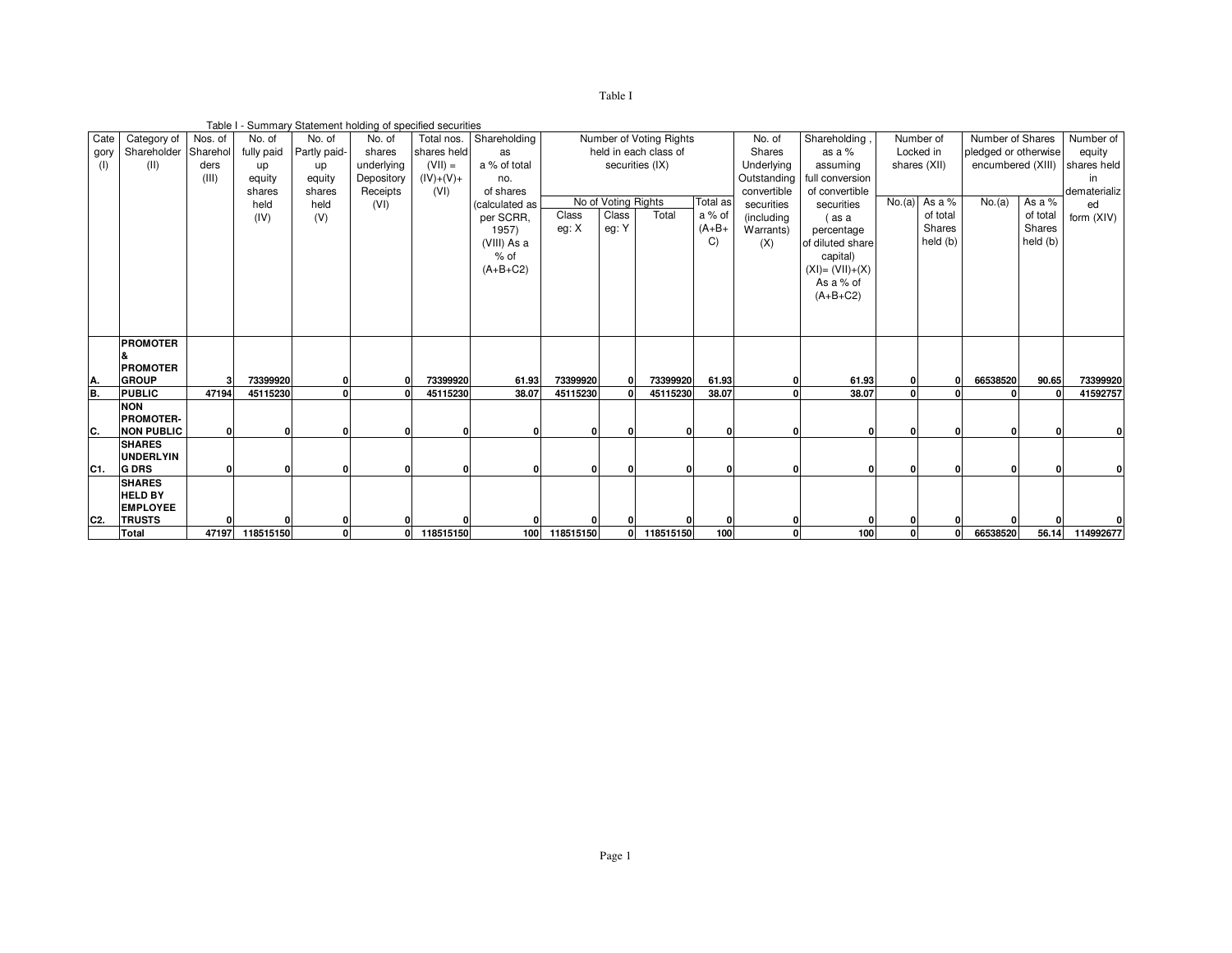Table II - Statement showing shareholding pattern of the Promoter and Promoter Group

|                | Category & Name                                                                                                                                                                                                | PAN        | Nos. of  | No. of                   | Partly paid- | No. of     | Total nos.     | Shareholdi |                     |                     | Number of Voting Rights |            | No. of      | Shareholding               | Number of | Number of Shares | Number of         |          |              |
|----------------|----------------------------------------------------------------------------------------------------------------------------------------------------------------------------------------------------------------|------------|----------|--------------------------|--------------|------------|----------------|------------|---------------------|---------------------|-------------------------|------------|-------------|----------------------------|-----------|------------------|-------------------|----------|--------------|
|                | of the Shareholders                                                                                                                                                                                            | (II)       | Sharehol | fully paid               | up           | shares     | shares         | ng %       |                     |                     | held in each class of   |            | Shares      | Locked in<br>as a %        |           |                  | pledged or        |          | equity       |
|                | (1)                                                                                                                                                                                                            |            | der      | up                       | equity       | underlying | held           | calculated |                     |                     | securities (IX)         |            | Underlying  | assuming<br>shares (XII)   |           |                  | otherwise         |          | shares held  |
|                |                                                                                                                                                                                                                |            | (III)    | equity                   | shares       | Depository | $(VII =$       | as         |                     |                     |                         |            | Outstandin  | full conversion            |           |                  | encumbered (XIII) |          | in           |
|                |                                                                                                                                                                                                                |            |          | shares                   | held         | Receipts   | $IV + V +$     | per SCRR,  |                     |                     |                         |            | q           | of convertible             |           |                  |                   |          | dematerializ |
|                |                                                                                                                                                                                                                |            |          | held                     | (V)          | (VI)       | V <sub>1</sub> | 1957       |                     | No of Voting Rights |                         | Total as   | convertible | securities                 | No.(a)    | As a %           | No.(a)            | As a %   | ed           |
|                |                                                                                                                                                                                                                |            |          | (IV)                     |              |            |                | As a % of  | Class               | Class               | Total                   | a % of     | securities  | (as a                      |           | of total         |                   | of total | form (XIV)   |
|                |                                                                                                                                                                                                                |            |          |                          |              |            |                | $(A+B+C2)$ | X                   | Y                   |                         | Total      | (including  | percentage                 |           | Shares           |                   | Shares   |              |
|                |                                                                                                                                                                                                                |            |          |                          |              |            |                | (VIII)     |                     |                     |                         | Voting     |             | Warrants) of diluted share |           | held (b)         |                   | held (b) |              |
|                |                                                                                                                                                                                                                |            |          |                          |              |            |                |            |                     |                     |                         | rights     | (X)         | capital)                   |           |                  |                   |          |              |
|                |                                                                                                                                                                                                                |            |          |                          |              |            |                |            |                     |                     |                         |            |             | $(XI) = (VII)+(X)$         |           |                  |                   |          |              |
|                |                                                                                                                                                                                                                |            |          |                          |              |            |                |            |                     |                     |                         |            |             | as a % of                  |           |                  |                   |          |              |
|                |                                                                                                                                                                                                                |            |          |                          |              |            |                |            |                     |                     |                         |            |             | $A+B+C2$                   |           |                  |                   |          |              |
|                |                                                                                                                                                                                                                |            |          |                          |              |            |                |            |                     |                     |                         |            |             |                            |           |                  |                   |          |              |
|                |                                                                                                                                                                                                                |            |          |                          |              |            |                |            |                     |                     |                         |            |             |                            |           |                  |                   |          |              |
|                | <b>INDIAN</b><br>Individuals/Hindu undivided                                                                                                                                                                   |            |          |                          |              |            |                |            |                     |                     |                         |            |             |                            |           |                  |                   |          |              |
| а.             | Family                                                                                                                                                                                                         |            |          | $\mathbf{0}$             |              |            |                |            |                     |                     | n                       |            |             |                            | 0         |                  |                   |          |              |
|                | <b>Central Government/</b>                                                                                                                                                                                     |            |          |                          |              |            |                |            |                     |                     |                         |            |             |                            |           |                  |                   |          |              |
| b.             | <b>State Government(s)</b>                                                                                                                                                                                     |            |          | $\Omega$                 |              |            |                |            |                     |                     |                         |            |             |                            | 0         |                  |                   |          |              |
|                | <b>Financial Institutions/</b>                                                                                                                                                                                 |            |          |                          |              |            |                |            |                     |                     |                         |            |             |                            |           |                  |                   |          |              |
| с.             | <b>Banks</b>                                                                                                                                                                                                   |            |          | $\Omega$                 |              |            |                |            |                     |                     |                         |            |             |                            |           |                  |                   |          |              |
| $\overline{d}$ | <b>ANY OTHER</b>                                                                                                                                                                                               |            |          |                          |              |            |                |            |                     |                     |                         |            |             |                            |           |                  |                   |          |              |
|                | <b>Bodies Corporate</b>                                                                                                                                                                                        |            |          | 73399920                 |              |            | 73399920       | 61.93      | 73399920            |                     | 73399920                | 61.93      |             | 61.93                      |           |                  | 66538520          | 90.65    | 73399920     |
|                | Names                                                                                                                                                                                                          |            |          |                          |              |            |                |            |                     |                     |                         |            |             |                            |           |                  |                   |          |              |
|                | ZUARI AGRO CHEMICALS LIMITED AAACZ3924H                                                                                                                                                                        |            |          | 62843211                 |              |            | 62843211       | 53.03      | 6284321             |                     | 6284321                 | 53.03      |             | 53.03                      |           |                  | 61784639          | 84.18    | 6284321      |
|                | MCDOWELL HOLDINGS LIMITED<br>UNITED BREWERIES HOLDINGS                                                                                                                                                         | AAECM1162E |          | 5802828                  |              |            | 5802828        | 4.9        | 5802828             |                     | 5802828                 | 4.9        |             | 4.9                        |           |                  |                   |          | 5802828      |
|                | <b>IMITED</b>                                                                                                                                                                                                  | AAACU2307D |          | 4753881                  |              |            | 4753881        | 4.01       | 4753881             |                     | 4753881                 | 4.01       |             | 4.01                       |           |                  | 4753881           | 6.48     | 475388       |
|                |                                                                                                                                                                                                                |            |          |                          |              |            |                |            |                     |                     |                         |            |             |                            |           |                  |                   |          |              |
|                | Sub-Total (A)(1)                                                                                                                                                                                               |            |          | 73399920                 |              |            | 73399920       | 61.93      | 73399920            |                     | 73399920                | 61.93      |             | 61.93                      |           |                  | 66538520          | 90.65    | 73399920     |
|                |                                                                                                                                                                                                                |            |          |                          |              |            |                |            |                     |                     |                         |            |             |                            |           |                  |                   |          |              |
| 2.             | <b>FOREIGN</b>                                                                                                                                                                                                 |            |          |                          |              |            |                |            |                     |                     |                         |            |             |                            |           |                  |                   |          |              |
|                | Individuals (Non-                                                                                                                                                                                              |            |          |                          |              |            |                |            |                     |                     |                         |            |             |                            |           |                  |                   |          |              |
|                | <b>Resident Individuals/</b>                                                                                                                                                                                   |            |          |                          |              |            |                |            |                     |                     |                         |            |             |                            |           |                  |                   |          |              |
| а.             | Foreign Individuals)                                                                                                                                                                                           |            |          | $\mathbf 0$              |              |            |                |            | O                   |                     |                         |            |             |                            |           |                  |                   |          |              |
| b.             | Government                                                                                                                                                                                                     |            |          | ō                        | $\Omega$     |            |                | $\Omega$   | $\overline{0}$<br>n |                     | $\Omega$                | $\Omega$   |             |                            | $\Omega$  |                  |                   |          | $\Omega$     |
| c.             | <b>Institutions</b>                                                                                                                                                                                            |            |          | $\mathbf{0}$<br>$\Omega$ |              |            |                |            | n                   |                     |                         |            |             |                            |           |                  |                   |          | 0            |
| d.<br>f.       | <b>Foreign Portfolio Investor</b><br><b>ANY OTHER</b>                                                                                                                                                          |            |          |                          |              |            |                |            |                     |                     |                         |            |             |                            |           |                  |                   |          |              |
|                |                                                                                                                                                                                                                |            |          |                          |              |            |                |            |                     |                     |                         |            |             |                            |           |                  |                   |          |              |
|                | Sub-Total (A)(2)                                                                                                                                                                                               |            |          | $\Omega$                 | $\sqrt{2}$   | n          | n              | $\Omega$   | O                   |                     | $\sqrt{2}$              | $\sqrt{2}$ |             |                            | $\Omega$  |                  |                   |          |              |
|                |                                                                                                                                                                                                                |            |          |                          |              |            |                |            |                     |                     |                         |            |             |                            |           |                  |                   |          |              |
|                | <b>Total Shareholding of Promoter</b>                                                                                                                                                                          |            |          |                          |              |            |                |            |                     |                     |                         |            |             |                            |           |                  |                   |          |              |
|                | and Promoter Group (A)=                                                                                                                                                                                        |            |          |                          |              |            |                |            |                     |                     |                         |            |             |                            |           |                  |                   |          |              |
|                | $(A)(1)+(A)(2)$                                                                                                                                                                                                |            |          | 73399920                 |              |            | 73399920       |            | 61.93 73399920      |                     | 73399920                | 61.93      |             | 61.93                      | 0         |                  | 66538520          | 56.14    | 73399920     |
|                |                                                                                                                                                                                                                |            |          |                          |              |            |                |            |                     |                     |                         |            |             |                            |           |                  |                   |          |              |
|                | Details of Shares which remain unclaimed may be given hear along with details such as number of shareholders, outstanding shares held in demat/unclaimed suspense account, voting rights which are frozen etc. |            |          |                          |              |            |                |            |                     |                     |                         |            |             |                            |           |                  |                   |          |              |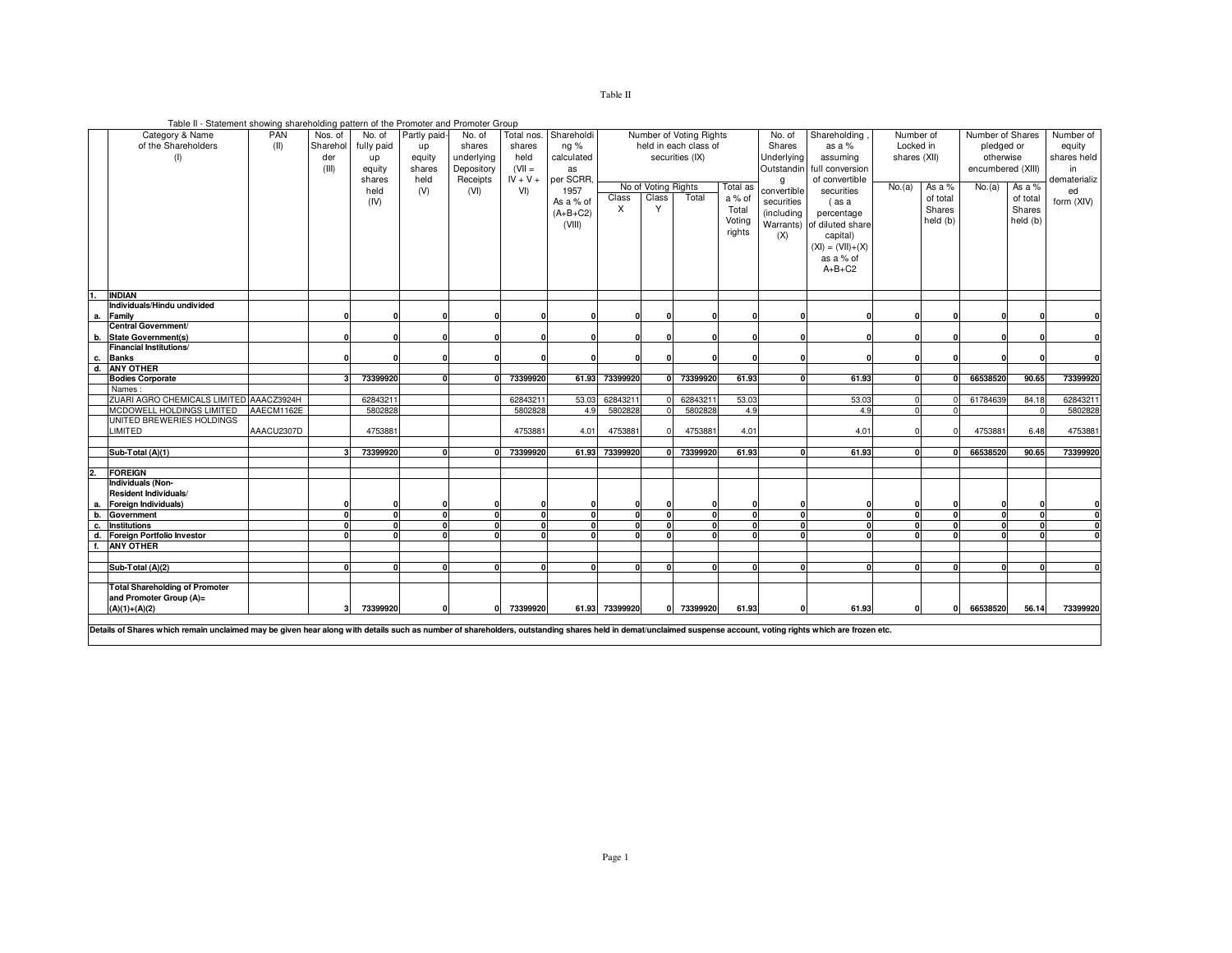Table III - Statement showing shareholding pattern of the Public shareholder

|          | Category & Name<br>of the Shareholders<br>(1)                                             | PAN<br>(II)       | Nos. of<br>Sharehold<br>er<br>(III) | No. of<br>iully paid up<br>equity<br>shares<br>held | Partly paid<br>up<br>equity<br>shares<br>held | No. of<br>shares<br>underlying<br>Depository<br>Receipts | Total nos<br>shares<br>held<br>$(VII =$<br>$IV + V +$ | Shareholdi<br>ng%<br>calculated<br>as<br>per SCRR. |                   |                                   | Number of Voting Rights<br>held in each class of<br>securities IX) |                                                    | No. of<br>Shares<br>Underlying<br>Outstanding<br>convertible | Total<br>Shareholding,<br>as a % assuming<br>full conversion<br>of convertible |                         | Number of<br>Locked in<br>shares (XII)<br>No.(a)<br>As a % |                               | Number of Shares<br>pledged or otherwise<br>encumbered (XIII)<br>As a % | Number of<br>equity<br>shares held<br>in<br>dematerializ |
|----------|-------------------------------------------------------------------------------------------|-------------------|-------------------------------------|-----------------------------------------------------|-----------------------------------------------|----------------------------------------------------------|-------------------------------------------------------|----------------------------------------------------|-------------------|-----------------------------------|--------------------------------------------------------------------|----------------------------------------------------|--------------------------------------------------------------|--------------------------------------------------------------------------------|-------------------------|------------------------------------------------------------|-------------------------------|-------------------------------------------------------------------------|----------------------------------------------------------|
|          |                                                                                           |                   |                                     | (IV)                                                | (V)                                           | (VI)                                                     | VI)                                                   | 1957<br>As a % of<br>$(A+B+C2)$<br>(VIII)          | Class<br>X        | No of Voting Rights<br>Class<br>Y | Total                                                              | Total<br>as<br>a % of<br>Total<br>Voting<br>rights | securities<br>(including<br>Warrants)<br>(X)                 | securities<br>(as a<br>percentage<br>of diluted share<br>capital)<br>(XI)      |                         | of total<br>Shares<br>held (b)                             | No.(a)<br>Not applic<br>able) | of total<br>Shares<br>held<br>(Not appli<br>cable) (b)                  | ed<br>form (XIV)                                         |
|          | <b>INSTITUTIONS</b>                                                                       |                   |                                     |                                                     |                                               |                                                          |                                                       |                                                    |                   |                                   |                                                                    |                                                    |                                                              |                                                                                |                         |                                                            |                               |                                                                         |                                                          |
| а.       | Mutual Funds/                                                                             |                   | 3                                   | 126825                                              | $\mathbf{0}$                                  | $\mathbf{0}$                                             | 126825                                                | 0.11                                               | 126825            | $\mathbf{0}$                      | 126825                                                             | 0.11                                               | $\mathbf{0}$                                                 | 0.11                                                                           | $\bf{0}$                | n                                                          | <b>NA</b>                     |                                                                         | 10000                                                    |
| b.       | <b>Venture Capital Funds</b>                                                              |                   | $\mathbf{0}$<br>$\Omega$            | $\Omega$<br>$\Omega$                                | $\mathbf{0}$<br>$\mathbf{0}$                  | $\mathbf{0}$<br>$\mathbf{0}$                             | $\mathbf 0$<br>$\Omega$                               | $\mathbf{0}$<br>$\mathbf{0}$                       | 0<br>$\mathbf{0}$ | $\Omega$<br>n                     | $\Omega$<br>$\mathbf{0}$                                           | $\mathbf{0}$<br>$\mathbf{0}$                       | $\Omega$<br>n                                                | $\mathbf 0$<br>$\Omega$                                                        | 0<br>$\Omega$           | 0<br>$\bf{0}$                                              | <b>NA</b><br><b>NA</b>        |                                                                         | $\mathbf 0$                                              |
| c.       | <b>Alternate Investment Funds</b><br><b>Foreign Venture</b>                               |                   |                                     |                                                     |                                               |                                                          |                                                       |                                                    |                   |                                   |                                                                    |                                                    |                                                              |                                                                                |                         |                                                            |                               |                                                                         | $\mathbf 0$                                              |
| d.       | <b>Capital Investors</b>                                                                  |                   | n                                   | C                                                   | $\Omega$                                      | $\Omega$                                                 |                                                       |                                                    | $\mathbf{0}$      |                                   | n                                                                  | $\Omega$                                           |                                                              |                                                                                |                         |                                                            | <b>NA</b>                     |                                                                         | $\Omega$                                                 |
|          | <b>Foreign Portfolio</b>                                                                  |                   |                                     |                                                     |                                               |                                                          |                                                       |                                                    |                   |                                   |                                                                    |                                                    |                                                              |                                                                                |                         |                                                            |                               |                                                                         |                                                          |
| e.       | <b>Investors</b>                                                                          |                   | з                                   | 1143002                                             | $\Omega$                                      | $\mathbf{0}$                                             | 1143002                                               | 0.96                                               | 1143002           |                                   | 1143002                                                            | 0.96                                               |                                                              | 0.96                                                                           |                         |                                                            | <b>NA</b>                     |                                                                         | 1143002                                                  |
|          | <b>Financial Institutions/</b><br><b>Banks</b>                                            |                   | 274                                 | 317835                                              |                                               | 0                                                        | 317835                                                | 0.27                                               | 317835            |                                   | 317835                                                             | 0.27                                               | C                                                            | 0.27                                                                           |                         |                                                            | <b>NA</b>                     |                                                                         | 57329                                                    |
| g.       | <b>Insurance Companies</b>                                                                |                   | $\mathbf{c}$                        | 850                                                 | $\overline{0}$                                | $\overline{0}$                                           | 850                                                   |                                                    | 850               | $\Omega$                          | 850                                                                | ō                                                  | $\Omega$                                                     | $\Omega$                                                                       | $\Omega$                | $\Omega$                                                   | <b>NA</b>                     |                                                                         |                                                          |
|          | Provident Funds/                                                                          |                   |                                     |                                                     |                                               |                                                          |                                                       |                                                    |                   |                                   |                                                                    |                                                    |                                                              |                                                                                |                         |                                                            |                               |                                                                         |                                                          |
|          | <b>Pension Funds</b>                                                                      |                   | $\Omega$                            | $\mathbf{0}$                                        | $\Omega$                                      | $\mathbf{0}$                                             |                                                       |                                                    | $\mathbf{0}$      |                                   | $\Omega$                                                           | $\Omega$                                           | C                                                            |                                                                                |                         |                                                            | <b>NA</b>                     |                                                                         | $\Omega$                                                 |
| j.       | <b>ANY OTHER</b>                                                                          |                   |                                     |                                                     |                                               |                                                          |                                                       |                                                    |                   |                                   |                                                                    |                                                    |                                                              |                                                                                |                         |                                                            |                               |                                                                         |                                                          |
| i.       | <b>Market Maker</b>                                                                       |                   | $\mathbf{0}$                        | $\mathbf{0}$                                        | $\mathbf{0}$                                  | $\mathbf{0}$                                             | $\Omega$                                              | 0                                                  | $\mathbf{0}$      |                                   | O                                                                  | $\mathbf{0}$                                       | $\mathbf{0}$                                                 | $\Omega$                                                                       |                         | $\Omega$                                                   | <b>NA</b>                     |                                                                         |                                                          |
|          |                                                                                           |                   | 282                                 | 1588512                                             | $\Omega$                                      | $\mathbf{0}$                                             |                                                       | 1.34                                               | 1588512           |                                   | 1588512                                                            |                                                    | n                                                            | 1.34                                                                           |                         | n                                                          |                               |                                                                         | 1210331                                                  |
|          | Sub-Total (B)(1)                                                                          |                   |                                     |                                                     |                                               |                                                          | 1588512                                               |                                                    |                   |                                   |                                                                    | 1.34                                               |                                                              |                                                                                |                         |                                                            |                               |                                                                         |                                                          |
|          | Central Government/<br>State Government(s)/<br>2 a. President of India                    |                   | -9                                  | 16447722                                            |                                               | $\Omega$                                                 | 16447722                                              | 13.88                                              | 16447722          |                                   | 16447722                                                           | 13.88                                              |                                                              | 13.88                                                                          |                         |                                                            | <b>NA</b>                     |                                                                         | 16445972                                                 |
|          | Names:                                                                                    |                   |                                     |                                                     |                                               |                                                          |                                                       |                                                    |                   |                                   |                                                                    |                                                    |                                                              |                                                                                |                         |                                                            |                               |                                                                         |                                                          |
|          | RECOVERY OFFICER I DRT II                                                                 | <b>EXEMPTCATG</b> |                                     | 15395972                                            |                                               |                                                          | 15395972                                              | 12.99                                              | 15395972          |                                   | 15395972                                                           | 12.99                                              |                                                              | 12.99                                                                          |                         |                                                            | $\mathbf 0$                   |                                                                         | 15395972                                                 |
|          |                                                                                           |                   |                                     |                                                     |                                               |                                                          |                                                       |                                                    |                   |                                   |                                                                    |                                                    |                                                              |                                                                                |                         |                                                            |                               |                                                                         |                                                          |
|          | Sub-Total (B)(2)                                                                          |                   |                                     | 16447722                                            | $\Omega$                                      |                                                          | 0 16447722                                            | 13.88                                              | 16447722          |                                   | 16447722                                                           | 13.88                                              | n                                                            | 13.88                                                                          |                         |                                                            |                               |                                                                         | 16445972                                                 |
| 3.       | <b>NON-INSTITUTIONS</b>                                                                   |                   |                                     |                                                     |                                               |                                                          |                                                       |                                                    |                   |                                   |                                                                    |                                                    |                                                              |                                                                                |                         |                                                            |                               |                                                                         |                                                          |
| а.       | <b>INDIVIDUALS -</b>                                                                      |                   |                                     |                                                     |                                               |                                                          |                                                       |                                                    |                   |                                   |                                                                    |                                                    |                                                              |                                                                                |                         |                                                            |                               |                                                                         |                                                          |
|          | I. Individual shareholders<br>holding nominal share capital<br>up to Rs. 2 lakhs.         |                   | 45464                               | 14771343                                            | $\Omega$                                      | $\mathbf{0}$                                             | 14771343                                              | 12.46                                              | 14771343          |                                   | 14771343                                                           | 12.46                                              | $\Omega$                                                     | 12.46                                                                          |                         | n                                                          | <b>NA</b>                     |                                                                         | 11794948                                                 |
|          | II. Individual shareholders<br>holding nominal share capital<br>in excess of Rs. 2 lakhs. |                   | 48                                  | 2585196                                             | $\Omega$                                      | $\mathbf{0}$                                             | 2585196                                               | 2.18                                               | 2585196           |                                   | 2585196                                                            | 2.18                                               |                                                              | 2.18                                                                           |                         |                                                            | <b>NA</b>                     |                                                                         | 2509149                                                  |
|          | <b>NBFCs registered</b><br>with RBI                                                       |                   | $\mathbf 0$                         | $\mathsf{r}$                                        | $\Omega$                                      | $\Omega$                                                 |                                                       |                                                    | $\mathbf{0}$      |                                   | n                                                                  | $\Omega$                                           |                                                              | $\Omega$                                                                       |                         |                                                            | <b>NA</b>                     |                                                                         |                                                          |
| b.<br>с. | <b>Employee Trusts</b>                                                                    |                   | $\mathbf{0}$                        | $\mathbf{0}$                                        | $\mathbf{0}$                                  | $\Omega$                                                 | $\Omega$                                              | $\Omega$                                           | $\mathbf{0}$      | $\Omega$                          | $\mathbf{0}$                                                       | o                                                  | $\Omega$                                                     | $\Omega$                                                                       | $\Omega$                | $\Omega$                                                   | <b>NA</b>                     |                                                                         | $\mathbf 0$<br>$\mathbf 0$                               |
|          | <b>Overseas Depositories</b>                                                              |                   |                                     |                                                     |                                               |                                                          |                                                       |                                                    |                   |                                   |                                                                    |                                                    |                                                              |                                                                                |                         |                                                            |                               |                                                                         |                                                          |
|          | (holding DRs)                                                                             |                   |                                     |                                                     |                                               |                                                          |                                                       |                                                    |                   |                                   |                                                                    |                                                    |                                                              |                                                                                |                         |                                                            |                               |                                                                         |                                                          |
| d.       | (balancing figure)                                                                        |                   | O                                   |                                                     |                                               |                                                          |                                                       |                                                    |                   |                                   |                                                                    | $\Omega$                                           | C                                                            |                                                                                |                         |                                                            | <b>NA</b>                     |                                                                         | $\Omega$                                                 |
| e.       | <b>ANY OTHER</b>                                                                          |                   |                                     |                                                     |                                               |                                                          |                                                       |                                                    |                   |                                   |                                                                    |                                                    | $\overline{0}$                                               |                                                                                |                         |                                                            |                               |                                                                         |                                                          |
|          | <b>BODIES CORPORATE</b><br>Names:                                                         |                   | 425                                 | 6352553                                             | $\overline{0}$                                | $\overline{\phantom{a}}$                                 | 6352553                                               | 5.36                                               | 6352553           | $\mathbf{0}$                      | 6352553                                                            | 5.36                                               |                                                              | 5.36                                                                           | $\overline{\mathbf{0}}$ | $\Omega$                                                   | <b>NA</b>                     |                                                                         | 6264088                                                  |
|          | RELIANCE CORPORATE                                                                        |                   |                                     |                                                     |                                               |                                                          |                                                       |                                                    |                   |                                   |                                                                    |                                                    |                                                              |                                                                                |                         |                                                            |                               |                                                                         |                                                          |
|          | <b>ADVISORY</b>                                                                           |                   |                                     |                                                     |                                               |                                                          |                                                       |                                                    |                   |                                   |                                                                    |                                                    |                                                              |                                                                                |                         |                                                            |                               |                                                                         |                                                          |
|          | SERVICES LIMITED                                                                          | AAECR2504B        | 48                                  | 3245158<br>105638                                   | $\mathbf{0}$                                  |                                                          | 3245158<br>105638                                     | 2.74<br>0.09                                       | 3245158<br>105638 | $\mathbf 0$                       | 3245158<br>105638                                                  | 2.74<br>0.09                                       | $\Omega$                                                     | 2.74<br>0.09                                                                   | 0                       | $\mathbf{0}$                                               | <b>NA</b>                     |                                                                         | 3245158<br>105638                                        |
|          | <b>Clearing Members</b><br><b>HINDU UNDIVIDED FAMILIES</b>                                |                   | 618                                 | 851409                                              | $\mathbf{0}$                                  | $\mathbf{0}$<br>$\mathbf{0}$                             | 851409                                                | 0.72                                               | 851409            | 0                                 | 851409                                                             | 0.72                                               | $\mathbf{0}$                                                 | 0.72                                                                           | $\mathbf{0}$            | $\Omega$                                                   | <b>NA</b>                     |                                                                         | 851409                                                   |
|          | <b>IEPF</b>                                                                               |                   |                                     | 2058772                                             | $\overline{0}$                                | $\mathbf{0}$                                             | 2058772                                               | 1.74                                               | 2058772           | $\Omega$                          | 2058772                                                            | 1.74                                               | $\Omega$                                                     | 1.74                                                                           | $\Omega$                | $\bf{0}$                                                   | <b>NA</b>                     |                                                                         | 2058772                                                  |
|          | Names:                                                                                    |                   |                                     |                                                     |                                               |                                                          |                                                       |                                                    |                   |                                   |                                                                    |                                                    |                                                              |                                                                                |                         |                                                            |                               |                                                                         |                                                          |
|          | <b>INVESTOR EDUCATION AND</b><br>PROTECTION FUND AUTHORITY<br>MINISTRY OF CORPORATE       |                   |                                     |                                                     |                                               |                                                          |                                                       |                                                    |                   |                                   |                                                                    |                                                    |                                                              |                                                                                |                         |                                                            |                               |                                                                         |                                                          |
|          | <b>AFFAIRS</b>                                                                            |                   |                                     | 2058772                                             |                                               |                                                          | 2058772                                               | 1.74                                               | 2058772           |                                   | 2058772                                                            | 1.74                                               |                                                              | 1.74                                                                           |                         |                                                            | $\mathbf 0$                   |                                                                         | 2058772                                                  |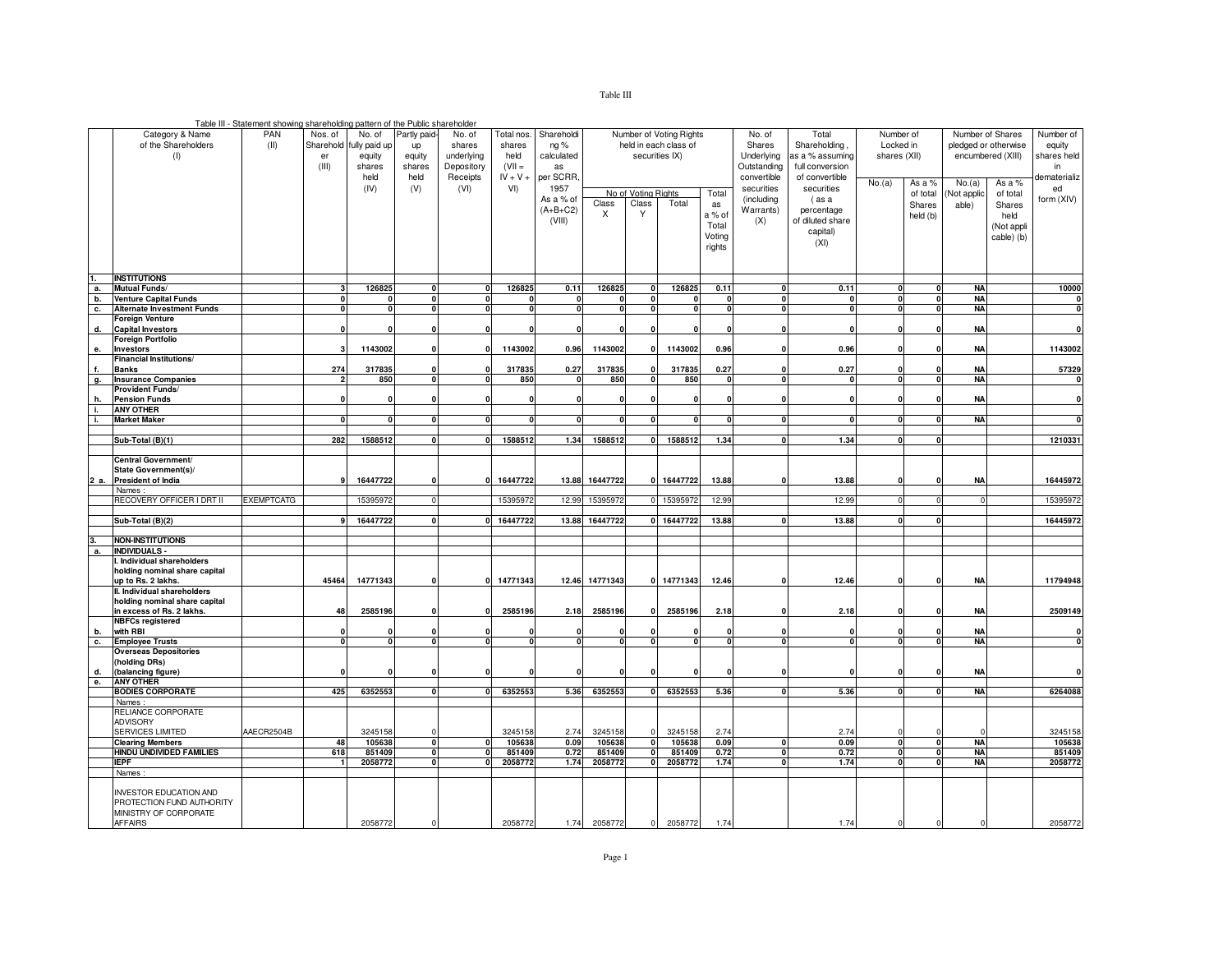| NRI - Non- Repat                                                                                                                                                                                               |  | 144   | 118184         |  |  | 118184     | 0.11 | 118184         |  | 118184     | 0.11  |  |       |  | N/ | 118184   |
|----------------------------------------------------------------------------------------------------------------------------------------------------------------------------------------------------------------|--|-------|----------------|--|--|------------|------|----------------|--|------------|-------|--|-------|--|----|----------|
| NRI - Repat                                                                                                                                                                                                    |  | 143   | 234513         |  |  | 234513     | 0.21 | 234513         |  | 234513     | 0.2   |  | 0.2   |  | N/ | 233928   |
| <b>OTHERS</b>                                                                                                                                                                                                  |  |       | 1050           |  |  | 1050       |      | 1050           |  | 1050       |       |  |       |  | N  |          |
| <b>TRUSTS</b>                                                                                                                                                                                                  |  |       | 338            |  |  | 338        |      | 338            |  | 338        |       |  |       |  | NA | 338      |
|                                                                                                                                                                                                                |  |       |                |  |  |            |      |                |  |            |       |  |       |  |    |          |
| Sub-Total (B)(3)                                                                                                                                                                                               |  | 46903 | 27078996       |  |  | 27078996   |      | 22.85 27078996 |  | 0 27078996 | 22.85 |  | 22.85 |  |    | 23936454 |
|                                                                                                                                                                                                                |  |       |                |  |  |            |      |                |  |            |       |  |       |  |    |          |
| <b>Total Public Shareholding</b><br>$(B)=(B)(1)+(B)(2)+(B)(3)$                                                                                                                                                 |  |       | 47194 45115230 |  |  | 0 45115230 |      | 38.07 45115230 |  | 0 45115230 | 38.07 |  | 38.07 |  |    | 41592757 |
| Details of the shareholders acting as persons in Concert including their Shareholding (No. and %):                                                                                                             |  |       |                |  |  |            |      |                |  |            |       |  |       |  |    |          |
| Details of Shares which remain unclaimed may be given hear along with details such as number of shareholders, outstanding shares held in demat/unclaimed suspense account, voting rights which are frozen etc. |  |       |                |  |  |            |      |                |  |            |       |  |       |  |    |          |